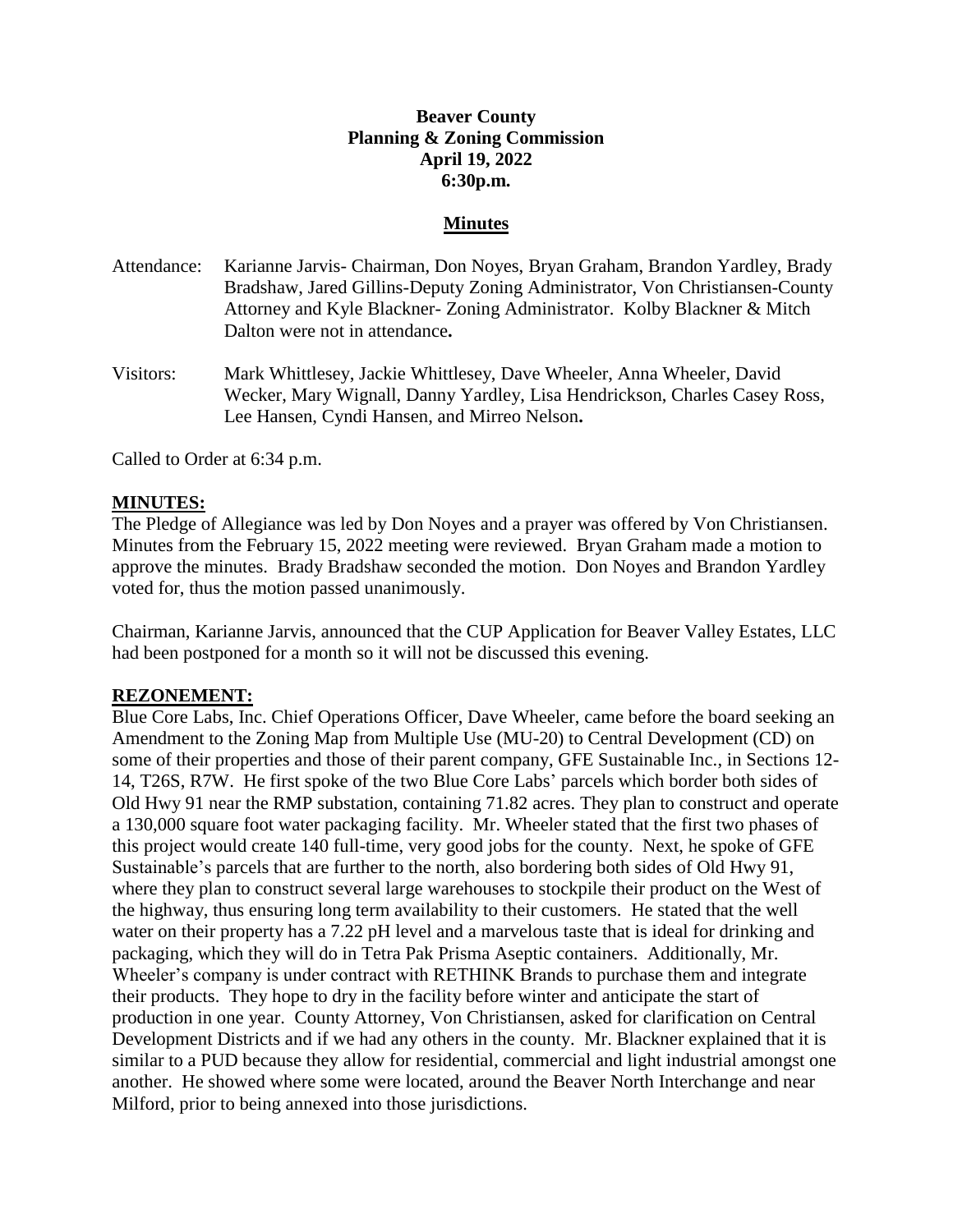Mr. Wheeler said that they realize there is an affordable housing shortage within Beaver County and GFE has set aside approx. eighty (80) acres (south of the packaging facility parcel and bordering the Forest Service to the East), for multifamily housing, single family dwellings & recreation facilities, thus provide employees with affordable housing and close proximity to their work. A zone change will be required for this purpose, but that request will come before the board at a later time.

Brandon Yardley made a motion to open the public hearing. Don Noyes seconded the motion. Brady Bradshaw and Bryan Graham voted for, thus the motion passed unanimously. Lisa Hendrickson had a question about traffic and how that will impact the area. Mr. Wheeler stated that although he anticipated more traffic, it would be minimized by the warehouse storage, but couldn't anticipate an exact number at this time. Mirreo Nelson inquired about the location of the proposed homes/community. Mr. Wheeler pointed to the southern parcels of GFE, Inc and referenced the public lands near it, but in actuality it is the parcel to the west that borders the public lands on the east. As there were no further questions, Brandon Yardley made a motion to close the public hearing. Don Noyes seconded the motion. Bryan Graham and Brady Bradshaw voted for, thus the motion passed unanimously. After additional brief discussion, Bryan Graham made a motion to recommend the County Commission approve the zone change from Multiple Use (MU-20) to Central Development (CD). Brady Bradshaw seconded the motion. Don Noyes and Brandon Yardley voted for, thus the motion passed unanimously.

# **CONDITIONAL USE PERMIT-EXTENSION:**

American Beef Producer's representative, Paul Davis, was unable to attend the meeting, so sent property owner, Danny Yardley, before the board to request a one-year extension on their Conditional Use Permit 2021-05. Mr. Yardley said the costs and availability of building materials has hindered any progress, but that he would like to give Mr. Davis the opportunity to see the project through. After minimal discussion and a review of the executed CUP, Brandon Yardley made a motion to approve the extension for Conditional Use Permit 2021-05 for one year, from today's date. Don Noyes seconded the motion. Brady Bradshaw and Bryan Graham voted for, thus the motion passed unanimously.

# **WORK MEETING:**

County Resource Specialist, Keven Whicker, came to review/receive input from the board concerning suggested amendments to the Resource Management Plan. He explained that the RMP is a companion to the General Plan, focusing more on natural resources, and is an important tool used to stipulate our policies, guidelines and objectives to the Federal Government so that we can work in a cohesive manner. Brandon Yardley asked how much teeth the RMP has in conjunction with the BLM and Forest Service agencies. Mr. Whicker said that if those agencies are not in harmony with our state and county RMPs they would have to explain why and show cause for not doing so as part of the National Environmental Policy Act (NEPA) process. Additionally, the Federal Government seeks input from these local county cooperating agencies when making decisions that affect us. First, the board reviewed the Grazing section. As board member, Brandon Yardley, was not part of the original RMP, but had a vested interest as a cattle producer, he took the lead with providing suggestions and edits to the proposed amendments. Mr. Whicker provided clarification and input and other board members added recommendations where needed. Following those changes, there was further discussion about grazing and energy issues that have the potential to compound one another. It was suggested that they be addressed in both of those respective sections and conditions be imposed as needed.